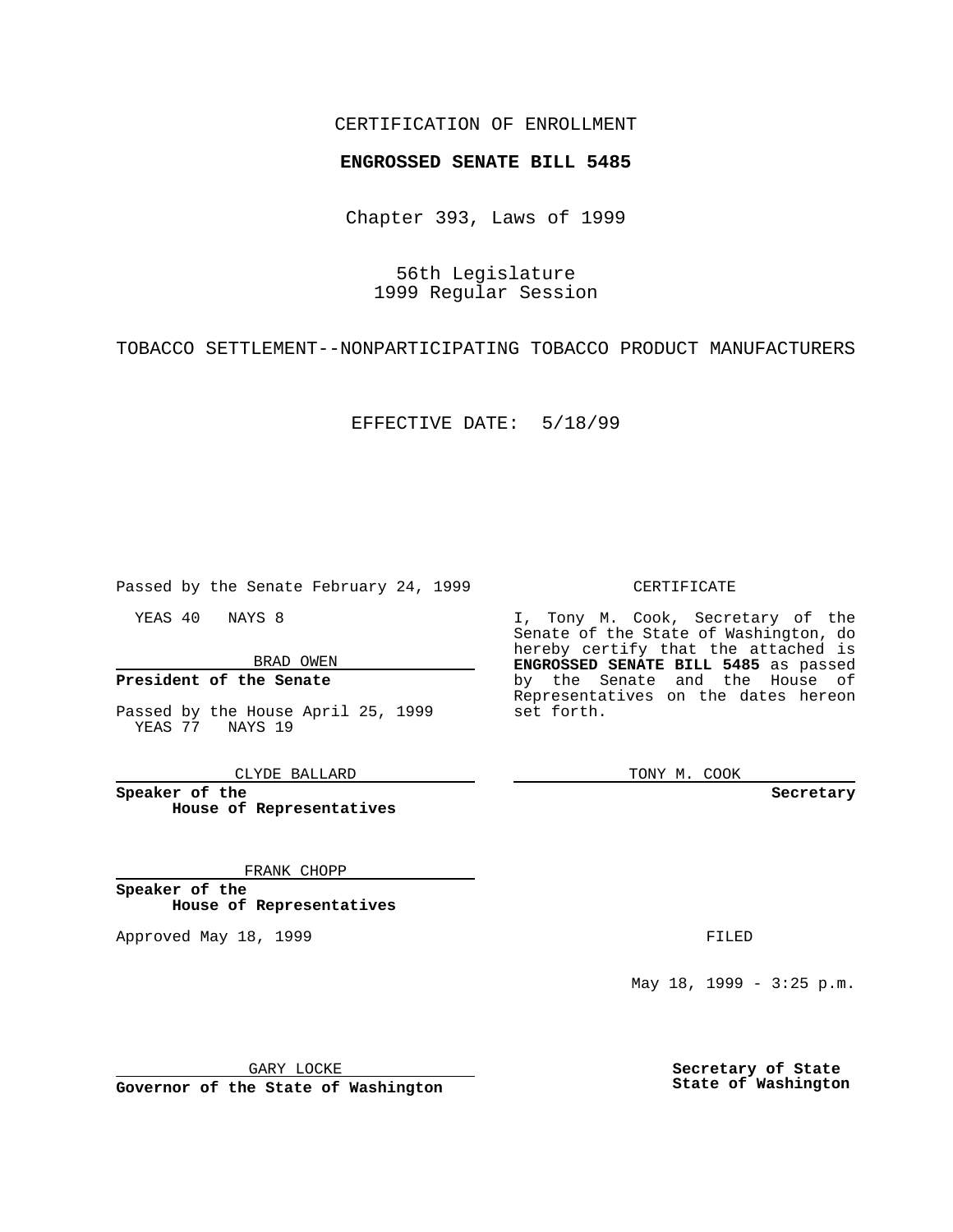# **ENGROSSED SENATE BILL 5485** \_\_\_\_\_\_\_\_\_\_\_\_\_\_\_\_\_\_\_\_\_\_\_\_\_\_\_\_\_\_\_\_\_\_\_\_\_\_\_\_\_\_\_\_\_\_\_

\_\_\_\_\_\_\_\_\_\_\_\_\_\_\_\_\_\_\_\_\_\_\_\_\_\_\_\_\_\_\_\_\_\_\_\_\_\_\_\_\_\_\_\_\_\_\_

Passed Legislature - 1999 Regular Session

### **State of Washington 56th Legislature 1999 Regular Session**

**By** Senators Thibaudeau, Deccio, McDonald, Snyder, Winsley, Kline, Oke and Costa; by request of Attorney General

Read first time 01/25/1999. Referred to Committee on Health & Long-Term Care.

 AN ACT Relating to a reserve account for tobacco product manufacturers not participating in the master settlement agreement; adding a new chapter to Title 70 RCW; creating a new section; prescribing penalties; and declaring an emergency.

BE IT ENACTED BY THE LEGISLATURE OF THE STATE OF WASHINGTON:

 NEW SECTION. **Sec. 1.** FINDINGS AND PURPOSE. (a) Cigarette smoking presents serious public health concerns to the State and to the citizens of the State. The Surgeon General has determined that smoking causes lung cancer, heart disease and other serious diseases, and that there are hundreds of thousands of tobacco-related deaths in the United States each year. These diseases most often do not appear until many years after the person in question begins smoking.

 (b) Cigarette smoking also presents serious financial concerns for the State. Under certain health-care programs, the State may have a legal obligation to provide medical assistance to eligible persons for health conditions associated with cigarette smoking, and those persons may have a legal entitlement to receive such medical assistance.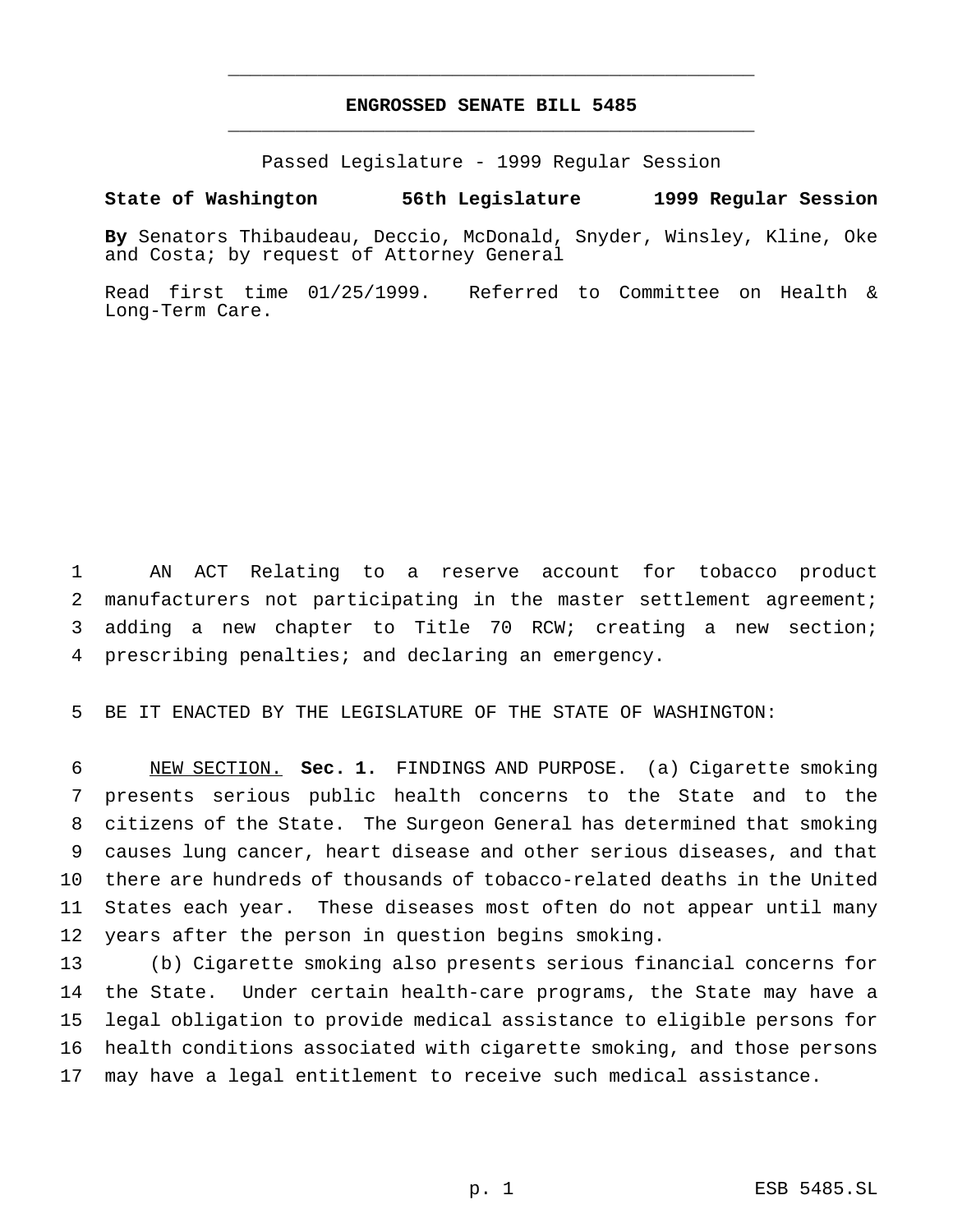(c) Under these programs, the State pays millions of dollars each year to provide medical assistance for these persons for health conditions associated with cigarette smoking.

 (d) It is the policy of the State that financial burdens imposed on the State by cigarette smoking be borne by tobacco product manufacturers rather than by the State to the extent that such manufacturers either determine to enter into a settlement with the State or are found culpable by the courts.

 (e) On November 23, 1998, leading United States tobacco product manufacturers entered into a settlement agreement, entitled the "Master Settlement Agreement," with the State. The Master Settlement Agreement obligates these manufacturers, in return for a release of past, present and certain future claims against them as described therein, to pay substantial sums to the State (tied in part to their volume of sales); to fund a national foundation devoted to the interests of public health; and to make substantial changes in their advertising and marketing practices and corporate culture, with the intention of reducing underage smoking.

 (f) It would be contrary to the policy of the State if tobacco product manufacturers who determine not to enter into such a settlement could use a resulting cost advantage to derive large, short-term profits in the years before liability may arise without ensuring that the State will have an eventual source of recovery from them if they are proven to have acted culpably. It is thus in the interest of the State to require that such manufacturers establish a reserve fund to guarantee a source of compensation and to prevent such manufacturers from deriving large, short-term profits and then becoming judgment-proof before liability may arise.

 NEW SECTION. **Sec. 2.** DEFINITIONS. (a) "Adjusted for inflation" means increased in accordance with the formula for inflation adjustment set forth in Exhibit C to the Master Settlement Agreement.

 (b) "Affiliate" means a person who directly or indirectly owns or controls, is owned or controlled by, or is under common ownership or control with, another person. Solely for purposes of this definition, the terms "owns," "is owned" and "ownership" mean ownership of an equity interest, or the equivalent thereof, of ten percent or more, and the term "person" means an individual, partnership, committee, association, corporation or any other organization or group of persons.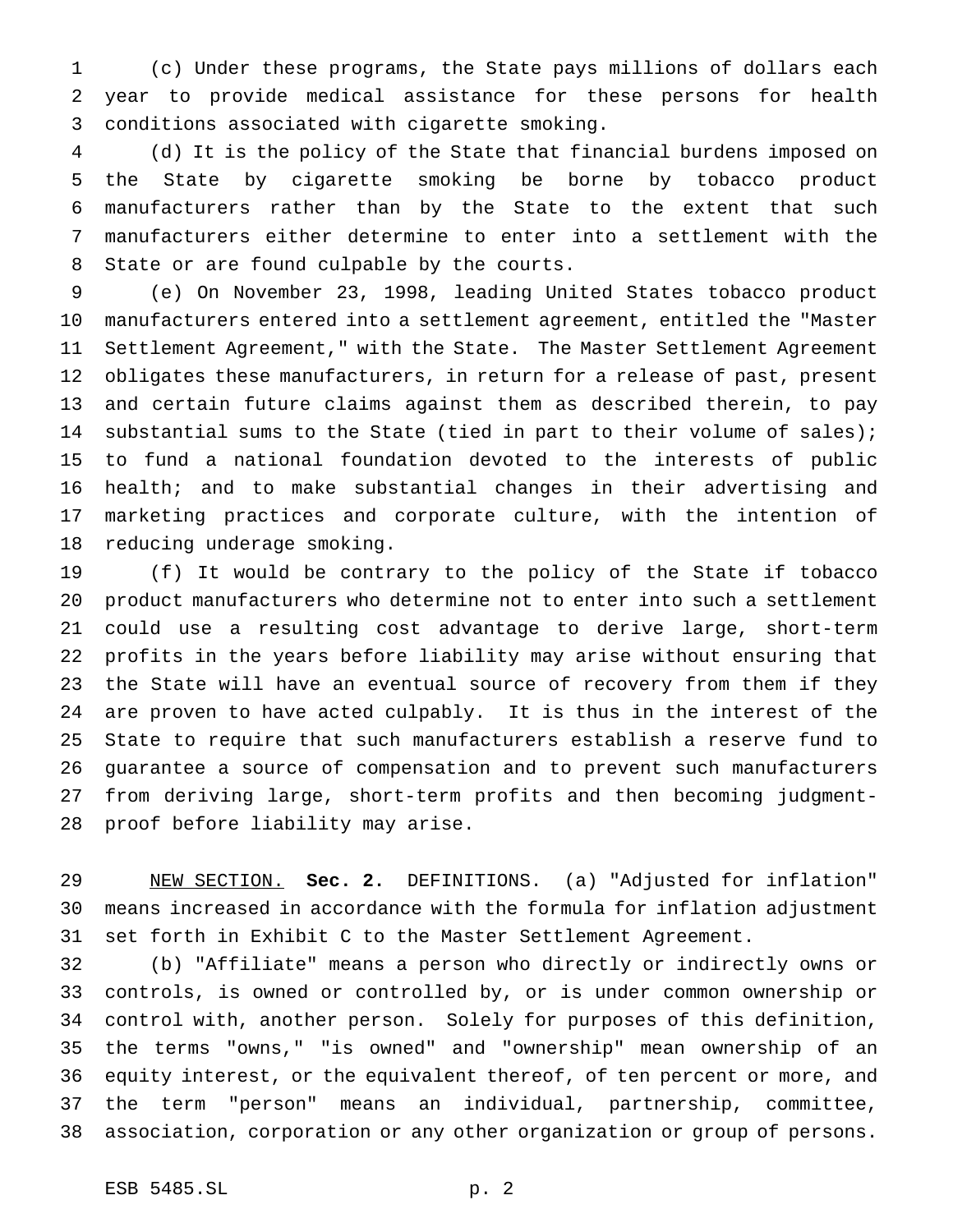(c) "Allocable share" means Allocable Share as that term is defined in the Master Settlement Agreement.

 (d) "Cigarette" means any product that contains nicotine, is intended to be burned or heated under ordinary conditions of use, and consists of or contains (1) any roll of tobacco wrapped in paper or in any substance not containing tobacco; or (2) tobacco, in any form, that is functional in the product, which, because of its appearance, the type of tobacco used in the filler, or its packaging and labeling, is likely to be offered to, or purchased by, consumers as a cigarette; or (3) any roll of tobacco wrapped in any substance containing tobacco which, because of its appearance, the type of tobacco used in the filler, or its packaging and labeling, is likely to be offered to, or purchased by, consumers as a cigarette described in clause (1) of this definition. The term "cigarette" includes "roll-your-own" (i.e., any tobacco which, because of its appearance, type, packaging, or labeling is suitable for use and likely to be offered to, or purchased by, consumers as tobacco for making cigarettes). For purposes of this definition of "cigarette," 0.09 ounces of "roll-your-own" tobacco shall constitute one individual "cigarette".

 (e) "Master Settlement Agreement" means the settlement agreement (and related documents) entered into on November 23, 1998 by the State and leading United States tobacco product manufacturers.

 (f) "Qualified escrow fund" means an escrow arrangement with a federally or State chartered financial institution having no affiliation with any tobacco product manufacturer and having assets of at least \$1,000,000,000 where such arrangement requires that such financial institution hold the escrowed funds' principal for the benefit of releasing parties and prohibits the tobacco product manufacturer placing the funds into escrow from using, accessing or directing the use of the funds' principal except as consistent with section 3(b) of this Act.

 (g) "Released claims" means Released Claims as that term is defined in the Master Settlement Agreement.

 (h) "Releasing parties" means Releasing Parties as that term is defined in the Master Settlement Agreement.

 (i) "Tobacco Product Manufacturer" means an entity that after the date of enactment of this Act directly (and not exclusively through any affiliate):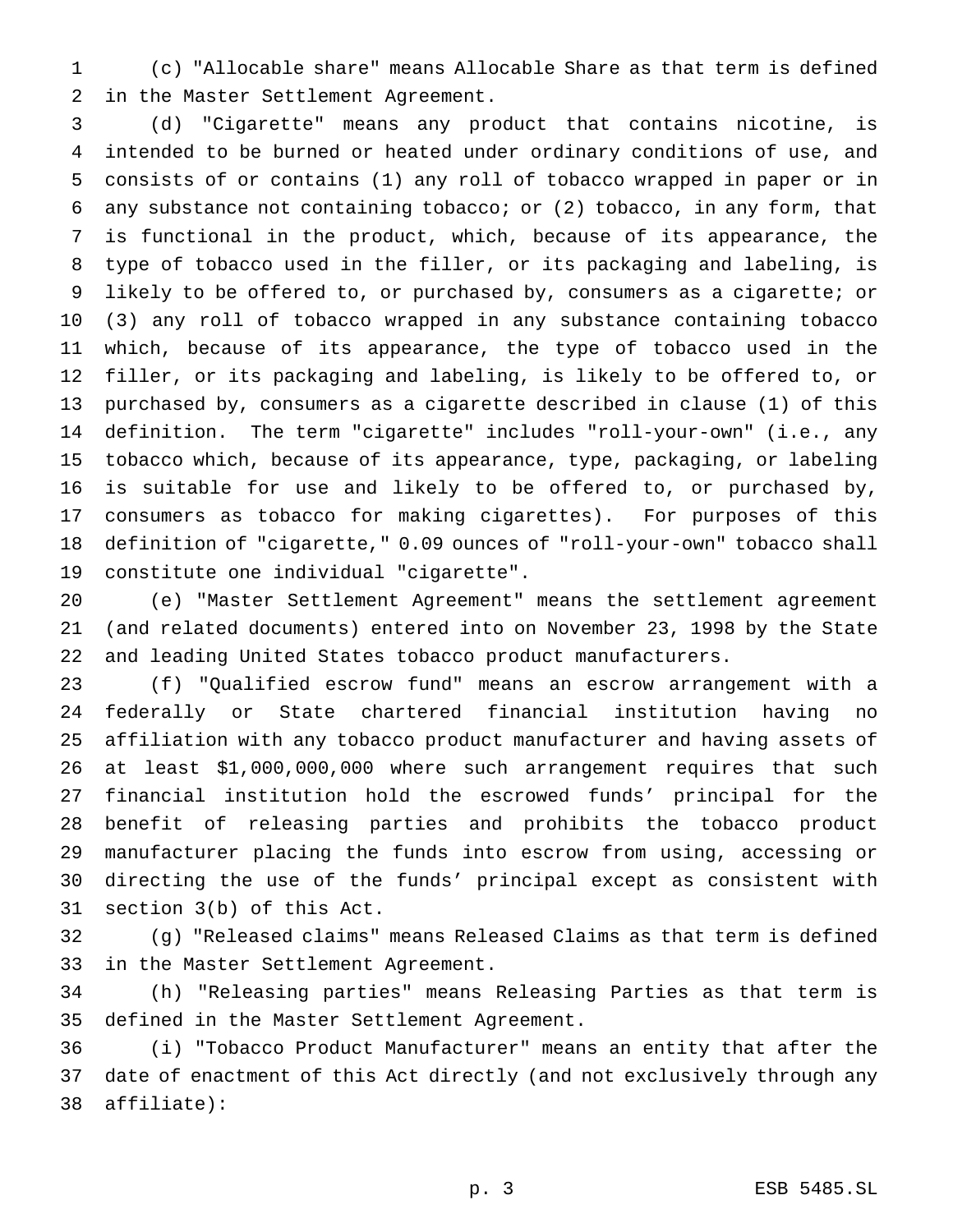(1) manufactures cigarettes anywhere that such manufacturer intends to be sold in the United States, including cigarettes intended to be sold in the United States through an importer (except where such importer is an original participating manufacturer (as that term is defined in the Master Settlement Agreement) that will be responsible for the payments under the Master Settlement Agreement with respect to such cigarettes as a result of the provisions of subsections II(mm) of the Master Settlement Agreement and that pays the taxes specified in subsection II(z) of the Master Settlement Agreement, and provided that the manufacturer of such cigarettes does not market or advertise such cigarettes in the United States);

 (2) is the first purchaser anywhere for resale in the United States of cigarettes manufactured anywhere that the manufacturer does not intend to be sold in the United States; or

 (3) becomes a successor of an entity described in paragraph (1) or (2).

 The term "Tobacco Product Manufacturer" shall not include an affiliate of a tobacco product manufacturer unless such affiliate itself falls within any of (1)-(3) above.

 (j) "Units sold" means the number of individual cigarettes sold in the State by the applicable tobacco product manufacturer (whether directly or through a distributor, retailer or similar intermediary or intermediaries) during the year in question, as measured by excise taxes collected by the State on packs bearing the excise tax stamp of the State or "roll-your-own" tobacco containers. The department of revenue shall promulgate such regulations as are necessary to ascertain the amount of State excise tax paid on the cigarettes of such tobacco product manufacturer for each year.

 NEW SECTION. **Sec. 3.** REQUIREMENTS. Any tobacco product manufacturer selling cigarettes to consumers within the State (whether directly or through a distributor, retailer or similar intermediary or intermediaries) after the date of enactment of this Act shall do one of the following:

 (a) become a participating manufacturer (as that term is defined in section II(jj) of the Master Settlement Agreement) and generally perform its financial obligations under the Master Settlement Agreement; or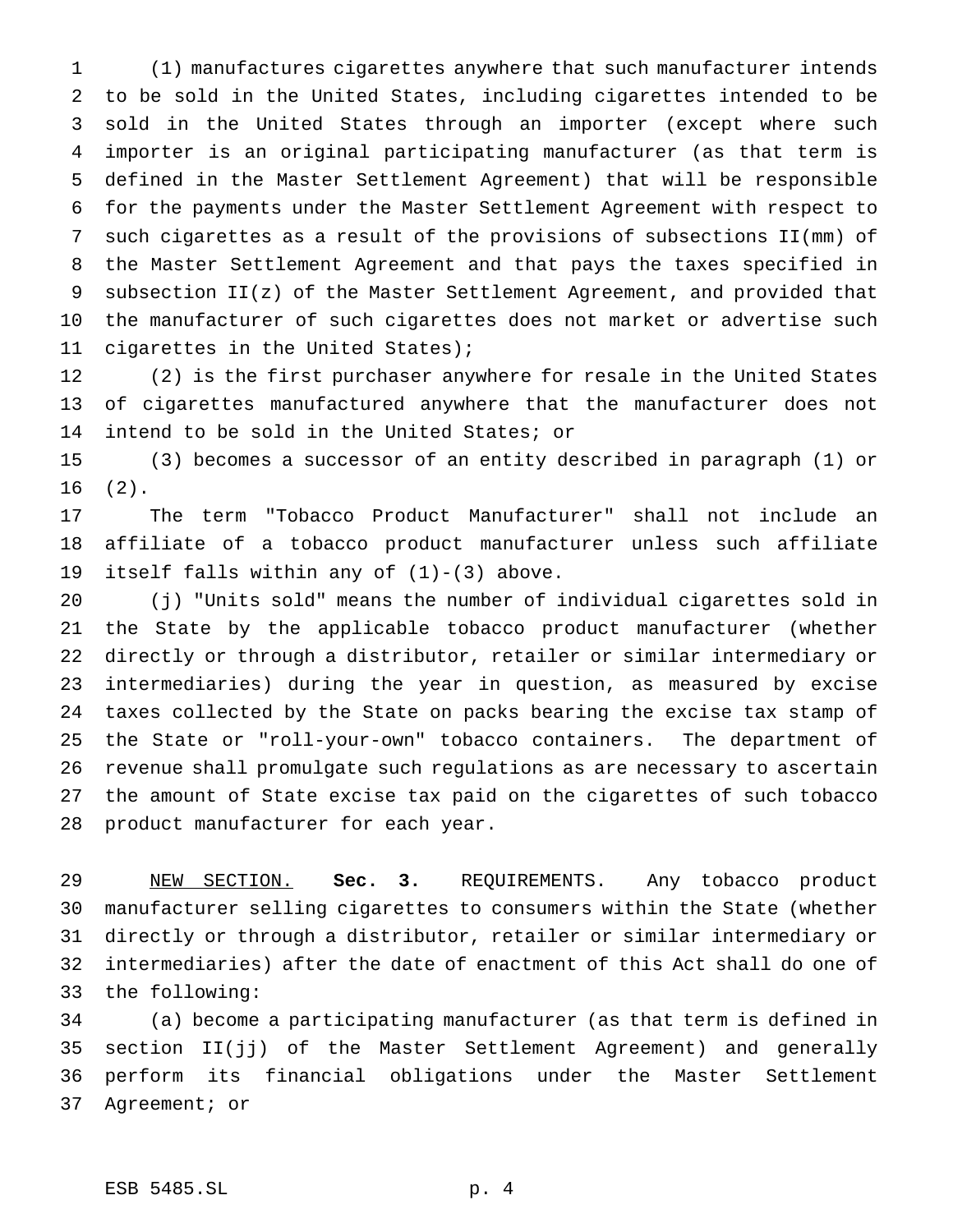(b)(1) place into a qualified escrow fund by April 15 of the year following the year in question the following amounts (as such amounts are adjusted for inflation) --

 1999: \$.0094241 per unit sold after the date of enactment of this Act;

2000: \$.0104712 per unit sold;

for each of 2001 and 2002: \$.0136125 per unit sold;

for each of 2003 through 2006: \$.0167539 per unit sold;

 for each of 2007 and each year thereafter: \$.0188482 per unit sold.

 (2) A tobacco product manufacturer that places funds into escrow pursuant to paragraph (1) shall receive the interest or other appreciation on such funds as earned. Such funds themselves shall be released from escrow only under the following circumstances --

 (A) to pay a judgment or settlement on any released claim brought against such tobacco product manufacturer by the State or any releasing party located or residing in the State. Funds shall be released from escrow under this subparagraph (i) in the order in which they were placed into escrow and (ii) only to the extent and at the time 20 necessary to make payments required under such judgment or settlement;

 (B) to the extent that a tobacco product manufacturer establishes that the amount it was required to place into escrow in a particular year was greater than the State's allocable share of the total payments that such manufacturer would have been required to make in that year under the Master Settlement Agreement (as determined pursuant to section IX(i)(2) of the Master Settlement Agreement, and before any of the adjustments or offsets described in section IX(i)(3) of that Agreement other than the Inflation Adjustment) had it been a participating manufacturer, the excess shall be released from escrow and revert back to such tobacco product manufacturer; or

 (C) to the extent not released from escrow under subparagraphs (A) or (B), funds shall be released from escrow and revert back to such tobacco product manufacturer twenty-five years after the date on which they were placed into escrow.

 (3) Each tobacco product manufacturer that elects to place funds into escrow pursuant to this subsection shall annually certify to the Attorney General that it is in compliance with this subsection. The Attorney General may bring a civil action on behalf of the State against any tobacco product manufacturer that fails to place into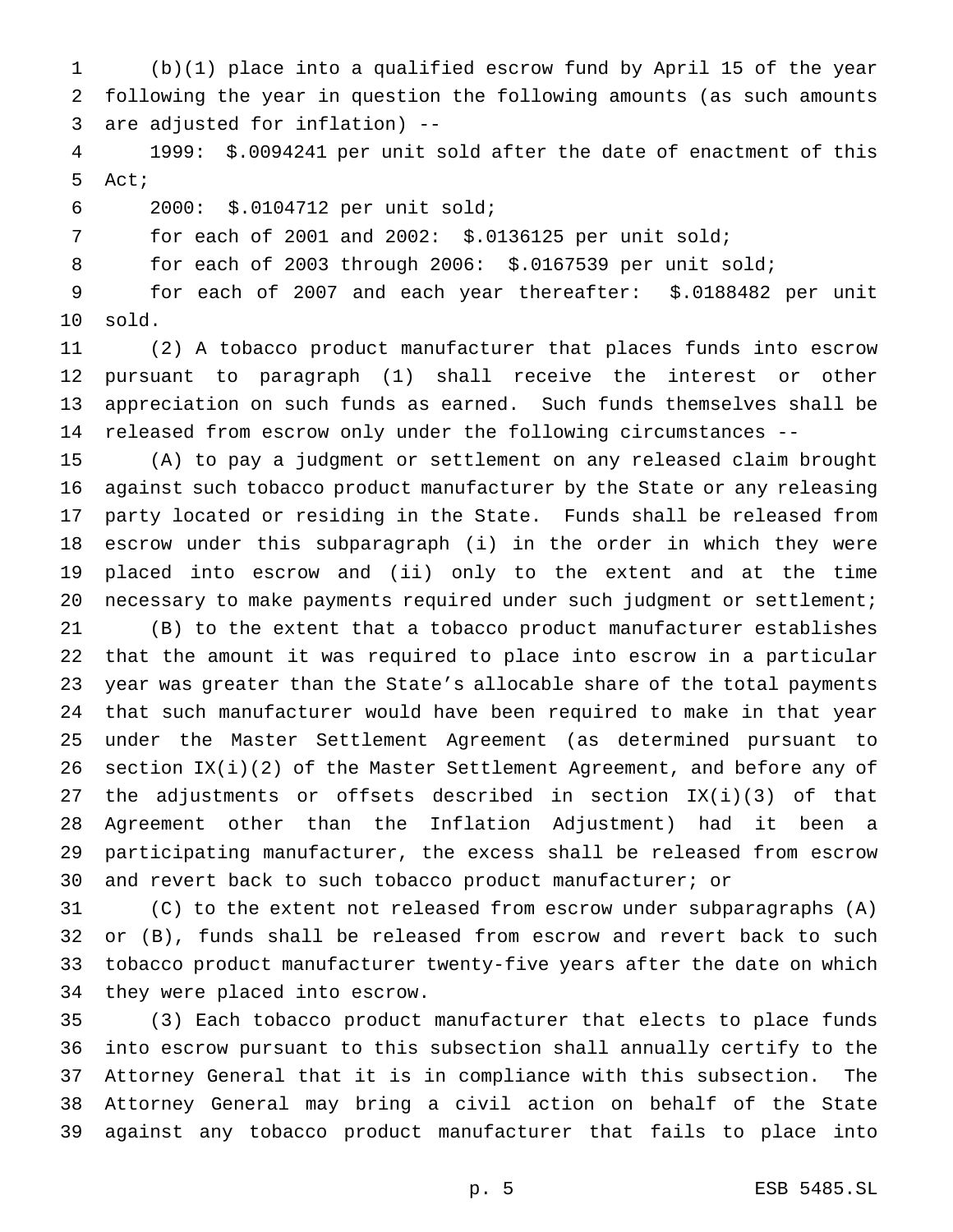escrow the funds required under this section. Any tobacco product manufacturer that fails in any year to place into escrow the funds required under this section shall --

 (A) be required within 15 days to place such funds into escrow as shall bring it into compliance with this section. The court, upon a finding of a violation of this subsection, may impose a civil penalty to be paid to the general fund of the state in an amount not to exceed 5 percent of the amount improperly withheld from escrow per day of the violation and in a total amount not to exceed 100 percent of the original amount improperly withheld from escrow;

 (B) in the case of a knowing violation, be required within 15 days to place such funds into escrow as shall bring it into compliance with this section. The court, upon a finding of a knowing violation of this subsection, may impose a civil penalty to be paid to the general fund of the state in an amount not to exceed 15 percent of the amount improperly withheld from escrow per day of the violation and in a total amount not to exceed 300 percent of the original amount improperly withheld from escrow; and

 (C) in the case of a second knowing violation, be prohibited from selling cigarettes to consumers within the State (whether directly or through a distributor, retailer or similar intermediary) for a period not to exceed 2 years.

 Each failure to make an annual deposit required under this section shall constitute a separate violation. The violator shall also pay the State's costs and attorney's fees incurred during a successful prosecution under this paragraph (3).

 NEW SECTION. **Sec. 4.** Sections 1 through 3 of this act constitute a new chapter in Title 70 RCW.

 NEW SECTION. **Sec. 5.** Captions used in this act are not part of the law.

 NEW SECTION. **Sec. 6.** This act is necessary for the immediate preservation of the public peace, health, or safety, or support of the state government and its existing public institutions, and takes effect immediately.